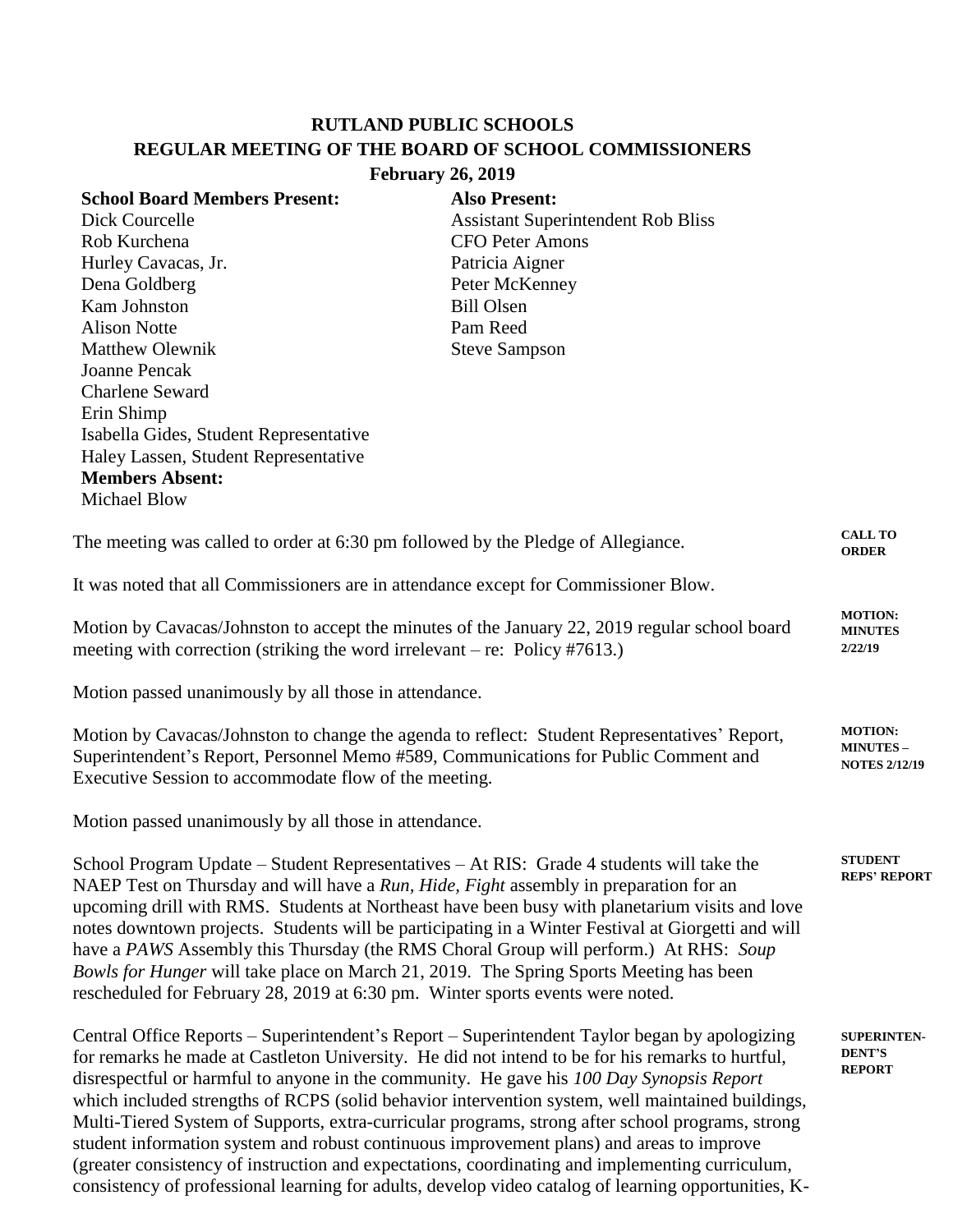8 release time for professional development learning time,, increase student voice, annual CPI training, data dashboards to be included on the website and metrics to measure outcomes related to engagement of the community.) Discussion revolved around next steps and plans to move forward.

**SUPERINTEN-DEN'TS REPORT CONT.**

**PEI – EMPLOYEE ENGAGEMENT SURVEY**

**MOTION: PERSONNEL MEMO #589**

The Employee Engagement Survey timeline by School Perceptions was reviewed as well as the next steps related to the Board Retreat. An ad hoc committee was appointed to develop a superintendent evaluative tool to bring to the Board by mid-April. The committee will include: Commissioners Shimp, Pencak, Johnston and Goldberg. Discussion followed regarding the Employee Engagement Survey process and reporting.

Personnel - Motion by Cavacas/Notte to approve the Non-licensed section of the Personnel Memorandum No. 589 dated February 15, 2019, as recommended by the Superintendent of Schools.

Personnel Memo No. 589 was reviewed by Superintendent Taylor and is attached.

Motion passed with one abstention (Johnston.)

Motion by Cavacas/Notte to approve Policy 1120 and policies from the 7000 Series as presented for second reading. **MOTION: POLICY**

Motion by Cavacas/Johnston to amend prior motion and to approve the following policies from the 7000 Series for second reading: **MOTION: AMMENDED**

- **7460 – Bus Rules and Regulations** Minor wording correction.
- **7470 – Corporal Punishment** Updated to align with law and current practice. Note: Corporal Punishment remains outlawed in the State of Vermont.
- **7480 – Suspensions** Updated to reflect current regulations, practice and law.
- **7490 – Weapons in School**  Deleted an extraneous sentence at the end of the policy.
- **7491 – Bomb Threats or False Public Alarms**  Updated from "Bomb Threats" to reflect current law that "bomb threats and false public alarms" is the proper terminology reflected in statute.
- **7512 – Management of Funds** Minor update to verbiage and remove passive voice.
- **7513 – Student Spectators Using School District Buses** Reviewed and affirmed.
- **7530 – Sports and Athletic Program** Note: The policy committee reconsidered and believe that the deletion which was presented for first reading should be removed and the policy should stand as it was.
- **7531 – Selection/Classification Process for Interscholastic Activities**  Updated the name of the policy from "Selection/Classification Process."
- **7532 – Student Athletic Injuries** Reviewed and affirmed.
- **7533 – Athletic and Activities Councils** Updated to fix typo and reflect the title, "Director of Athletics."
- **7534 – Athletic Programs – Safety** Updated to reflect that RCPS complies with VPA and NFHS rules.
- **7540 – Student Contests and Fund Raising Activities** Updated to reflect appropriate administrative oversight.
- **7570 – Outside Support Groups** Reviewed and affirmed.
- **7613 – HIV/Aids Policy** Deleted. Outdated.
- **7620 – Student Accidents** Reviewed and affirmed.
- **7621 – Safety Conditions** Updated to reflect the job title of our Director of Buildings, Grounds, Maintenance and Transportation. Also streamlined verbiage.
- **7621.1 Eye and Face Safety Devices** Reviewed and affirmed.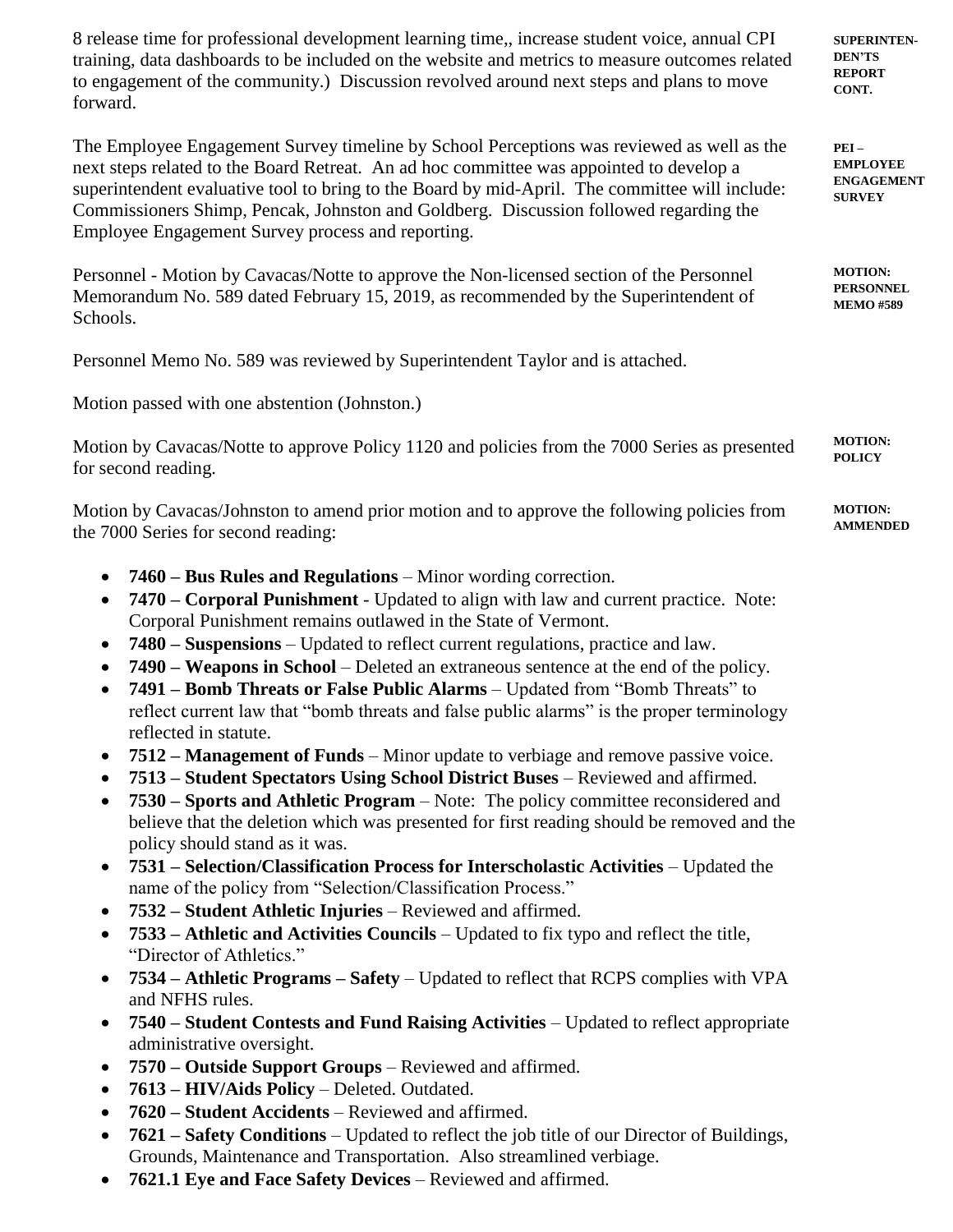| 7622 Transporting an Ill or Injured Student - Reviewed and affirmed.<br>7650 – Emancipated Minors – Reviewed and affirmed.<br>7660 – Health Records – Reviewed and affirmed.<br>$\bullet$                                                                                                                                                                                                                                                                                                                                                                                                                                    | <b>MOTION:</b><br><b>POLICY</b><br><b>AMMENDED</b><br>CONT. |                                                                                                                                                                              |  |
|------------------------------------------------------------------------------------------------------------------------------------------------------------------------------------------------------------------------------------------------------------------------------------------------------------------------------------------------------------------------------------------------------------------------------------------------------------------------------------------------------------------------------------------------------------------------------------------------------------------------------|-------------------------------------------------------------|------------------------------------------------------------------------------------------------------------------------------------------------------------------------------|--|
| Motion passed unanimously by all those in attendance.                                                                                                                                                                                                                                                                                                                                                                                                                                                                                                                                                                        |                                                             |                                                                                                                                                                              |  |
| Communications - President Courcelle invited members of the audience to address the Board.<br>The following people addressed the Board:                                                                                                                                                                                                                                                                                                                                                                                                                                                                                      | <b>COMMUNICA-</b><br><b>TIONS</b>                           |                                                                                                                                                                              |  |
| Rachel Alexander addressed the Board regarding her concern for RMS. She noted her concerns<br>for RMS being "in crisis", safety, delivery of curriculum, "decline in functionality", "disruptions<br>and trauma being spread instead of contained"                                                                                                                                                                                                                                                                                                                                                                           | <b>PUBLIC</b><br><b>COMMENTS</b>                            |                                                                                                                                                                              |  |
| An unidentified man addressed the Board, stating that his daughter was offended by<br>Superintendent Taylor's remarks at Castleton University. He noted his dissatisfaction with<br>Superintendent Taylor's teacher comparisons and comments about refugees. He noted his<br>concern for progress being made building community and that Superintendent Taylor's comments<br>were "counterproductive."<br>Motion by Cavacas/Kurchena at 7:14 pm for the board to convene to executive session for the<br>purpose of discussing personnel matters. Passed unanimously.<br>The Board came out of executive session at 8:50 pm. |                                                             |                                                                                                                                                                              |  |
|                                                                                                                                                                                                                                                                                                                                                                                                                                                                                                                                                                                                                              |                                                             | Motion by Cavacas/Notte for the Board to authorize the Chair to issue statement in response to<br>personnel matter.<br>Motion passed unanimously by all those in attendance. |  |
|                                                                                                                                                                                                                                                                                                                                                                                                                                                                                                                                                                                                                              |                                                             |                                                                                                                                                                              |  |
| Respectfully submitted,                                                                                                                                                                                                                                                                                                                                                                                                                                                                                                                                                                                                      |                                                             |                                                                                                                                                                              |  |

Betty A. Kapitan, Recording Secretary